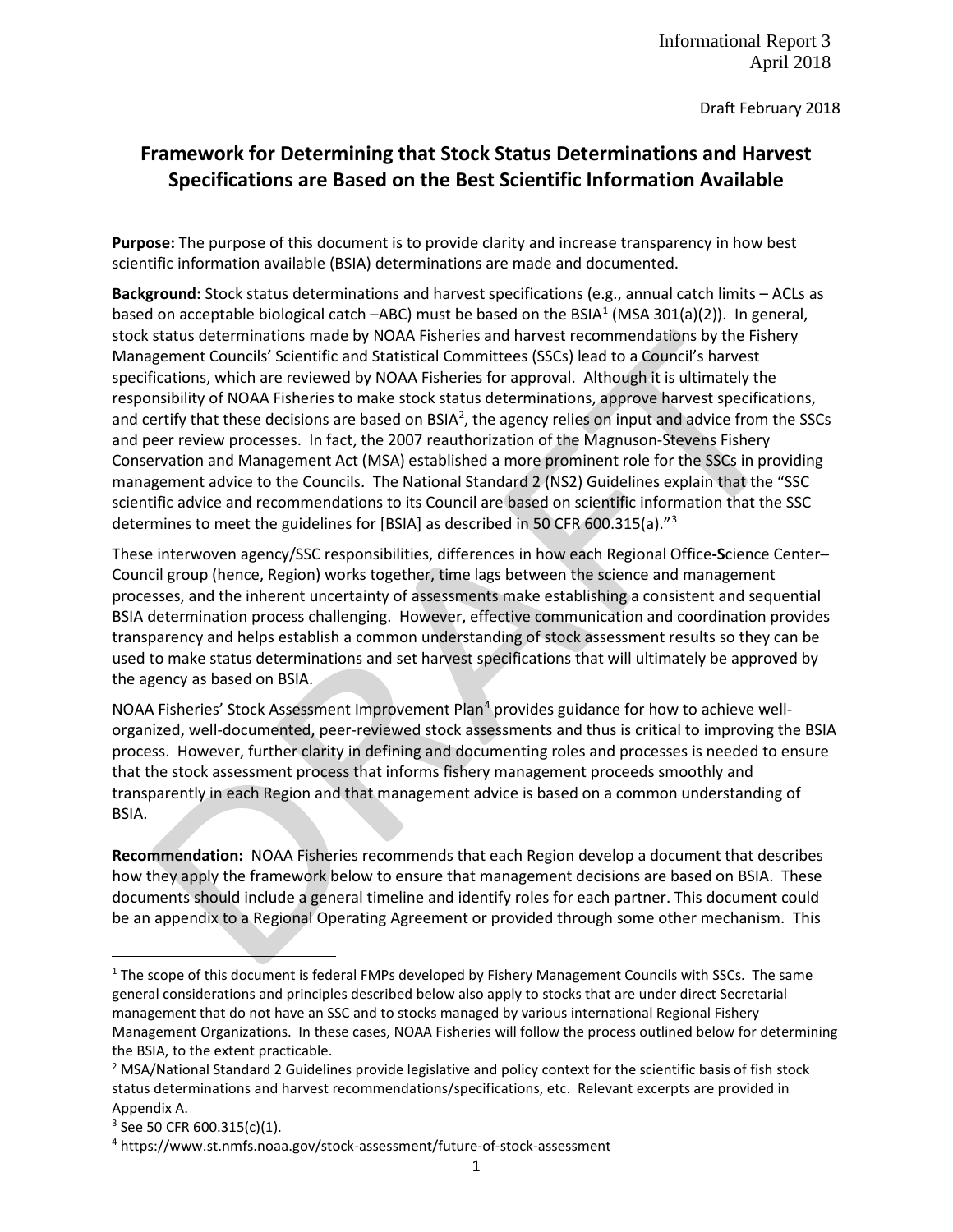will complement the description of the peer review processes, summarized in the *Federal Register* (81 FR 54561; August 16, 2016).

**BSIA Framework:** While there are differences in how each Region work together, the general framework outlined below describes a coordinated process by which BSIA is considered in each relevant management action.

- 1) **Stock assessment.** Based on each Region's assessment prioritization process and schedule<sup>[5](#page-1-0)</sup>, a draft stock assessment is prepared to provide technical information to inform fishery management.
- 2) **Peer review.** The stock assessment is peer-reviewed according to an NS2 compliant process<sup>[6](#page-1-1)</sup> (e.g., SEDAR, SAW/SARC, STAR, WPSAR, or SSC) or equivalent international process.
	- a) The peer review evaluates the entirety of the assessment and explicitly and separately considers whether the assessment provides a good scientific basis for the four subsequent management actions outlined below. The review is of the scientific information, not of the subsequent determination: [7](#page-1-2)
		- i) Stock status relative to the overfishing status determination criteria (SDC) specified in the FMP;
		- ii) Stock status relative to the overfished SDC specified in the FMP;
		- iii) Implementation of established harvest control rules;
		- iv) Any proposed revisions to SDCs, harvest control rules, or other management actions.
- 3) **Assessment revision.** As appropriate, assessment authors revise and finalize the assessment based on peer review findings and recommendations.

## 4) **SSC and NOAA Fisheries steps:**

- a. The revised, peer-reviewed assessment is delivered to the SSC.
- b. The SSC considers the final peer reviewed assessment and makes harvest recommendations<sup>[8](#page-1-3)</sup> (OFL and ABC) to their Council after determining the information in the assessment meets the NS2 Guidelines for BSIA<sup>[9](#page-1-4)</sup>. SSC deliberations regarding SDC and other aspects of stock status will be considered by the agency when making stock status determination.
	- i. Per the NS2 Guidelines<sup>10</sup>, the SSC is not expected to make a duplicative technical review of the assessment, but it should sufficiently understand the assessment's uncertainties before making its recommendations.
	- ii. A NOAA Fisheries representative should be available during these SSC deliberations to alert the SSC to potential science or management concerns.

<span id="page-1-0"></span> <sup>5</sup> NMFS 2015. Prioritizing Fish Stock Assessments. NMFS Technical Memorandum NMFS-F/SPO-152

<span id="page-1-1"></span><sup>6</sup> Described in the *Federal Register* (81 FR 54561; August 16, 2016). Some features include: the scale of the review is tailored to the complexity and importance of the assessment; and at least one SSC member typically participates in a peer review to provide regional expertise, and in some cases, the SSC or other council committee constitutes the peer review body.

<span id="page-1-2"></span> $<sup>7</sup>$  Not all assessments attempt to address all elements. The elements that are addressed should be identified in the</sup>

<span id="page-1-3"></span>terms of reference for the assessment and its review, especially in the case of data-limited assessments.<br><sup>8</sup> The exact SSC recommendation varies slightly by Council. For example, the Pacific Fishery Management Council's SSC only specifies ABCs for salmon, while they provide OFLs and other numerical recommendations for other stocks enabling the Council to formulaically calculate the ABC.<br><sup>9</sup> See 50 CFR 600.315(a) and (c)(1).

<span id="page-1-4"></span>

<span id="page-1-5"></span><sup>10</sup> See 50 CFR 600.315(c)(4).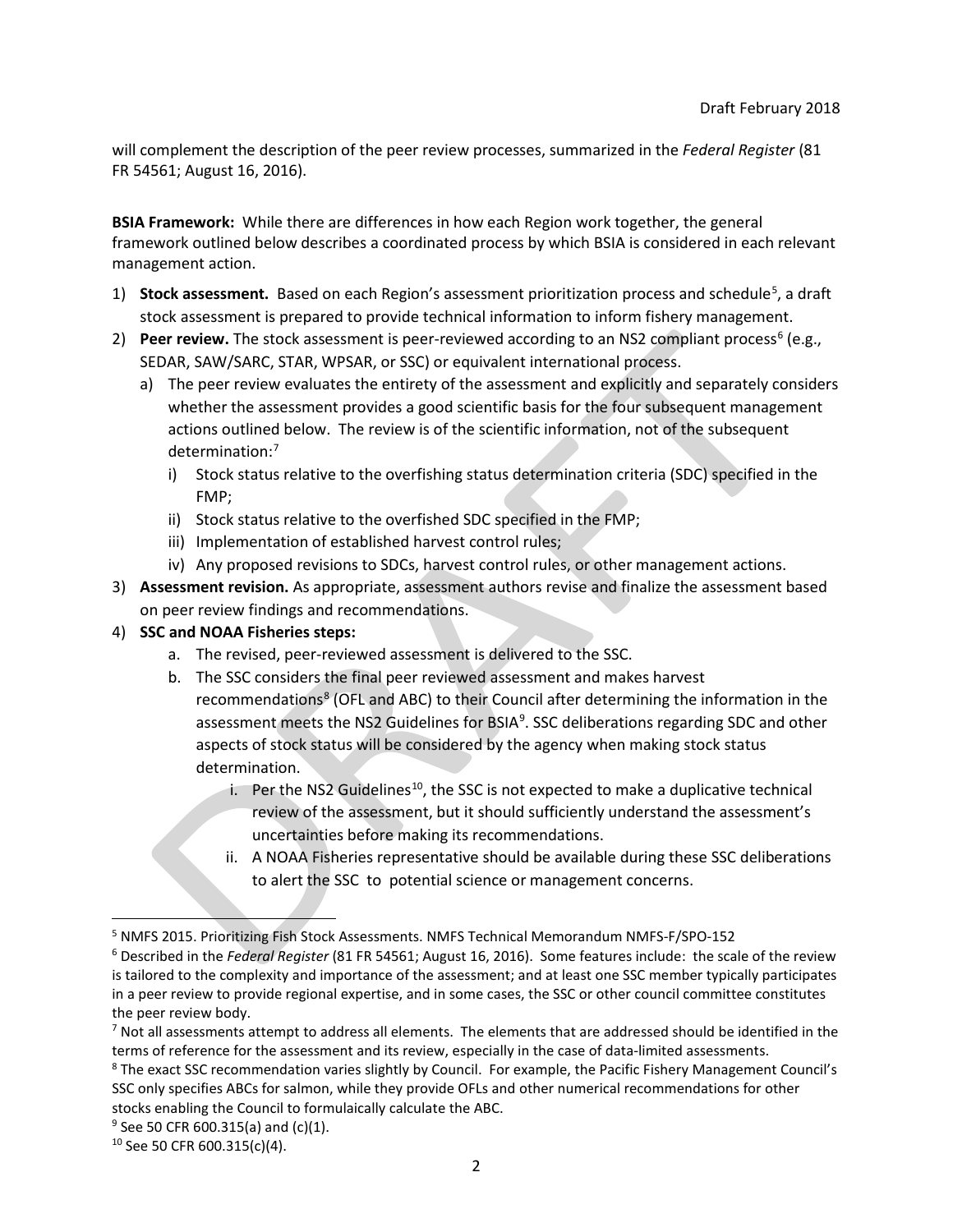- iii. If an SSC disagrees with the findings or conclusions of a peer review, in whole or in part, the SSC must prepare a report outlining the areas of disagreement, and the rationale and information used by the SSC for making its determination. This report must be made publicly available  $11$ .
- iv. In the unusual case of significant ambiguity or disagreement, NOAA Fisheries will consult with and consider any additional input provided by the SSC prior to finalizing the assessment results. The goal is to achieve status determinations and ABC determinations that are based on the same interpretation of the uncertain science.
- c. After this review and subsequent revision, NOAA Fisheries records the assessment results into a centralized repository (currently the NOAA Fisheries Species Information System (SIS)).When the record is locked in SIS, NOAA Fisheries is asserting that the assessment provides information that is consistent with the BSIA process. A BSIA determination memo from the Science Center may be provided at this point.
- d. NOAA Fisheries makes a stock status determination based on the final assessment results.<sup>[12](#page-2-1)</sup>
	- i. NOAA Fisheries will follow the guidance in Procedural Directive 01-101-09 (Procedures to Determine Stock Status and Adequate Progress $^{13}$ ) to make stock status determinations.
	- ii. NOAA Fisheries strives to make stock status determinations as soon as possible after SSC deliberation on the assessment. Only in rare cases<sup>[14](#page-2-3)</sup> will NOAA Fisheries make a stock status determination before the SSC has deliberated on the assessment.
	- iii. NOAA Fisheries documents a rationale for stock status determinations in a decision memo<sup>[15](#page-2-4)</sup> signed by the agency's Assistant Administrator.
	- iv. NOAA Fisheries notifies the Council in writing when a stock is subject to overfishing, overfished, or approaching an overfished condition. The correspondence will include a rationale for the decision, particularly in cases where there is significant ambiguity in the assessment results, or when there is disagreement between the SSC and NOAA Fisheries on the status of a stock.
- 5) **Harvest specifications.** The Council develops harvest specifications, including ACLs that cannot exceed the ABC recommended by the SSC. In cases where the Council's recommendation may not be approvable as BSIA, NOAA Fisheries will strive to inform the Council in time for the Council to amend their recommendation.
- 6) **NOAA Fisheries approval.** NOAA Fisheries reviews Council actions and through approval, certifies that actions are consistent with national standards (including NS2's BSIA requirement), other

<span id="page-2-0"></span> $11$  See 50 CFR 600.315(c)(5).

<span id="page-2-1"></span> $12$  Overfishing status determinations for some stocks are based on a comparison of catch to the OFL, and therefore are not directly based on the results of a stock assessment, although the OFL is typically based on a previous stock assessment, which was determined BSIA. These catch/OFL decisions would only need additional BSIA certification if the catch monitoring process and the OFL determination was not previously certified as BSIA, or if clarity on BSIA is needed for a particular catch estimate.

<span id="page-2-2"></span><sup>13</sup> Available at: <https://www.fisheries.noaa.gov/webdam/download/64669068>

<span id="page-2-4"></span><span id="page-2-3"></span> $14$  This could occur for example if there is a fishery emergency or if there is going to be a significant time lag between when the assessment is peer reviewed and when the appropriate SSC will review the assessment. <sup>15</sup> Stock status decision memos are completed when there is a change in stock status and when an overfished, overfishing, or approaching an overfished condition is maintained. Stock status decision memos are not required in cases when there is no change in stock status and the status is not subject to overfishing and not overfished.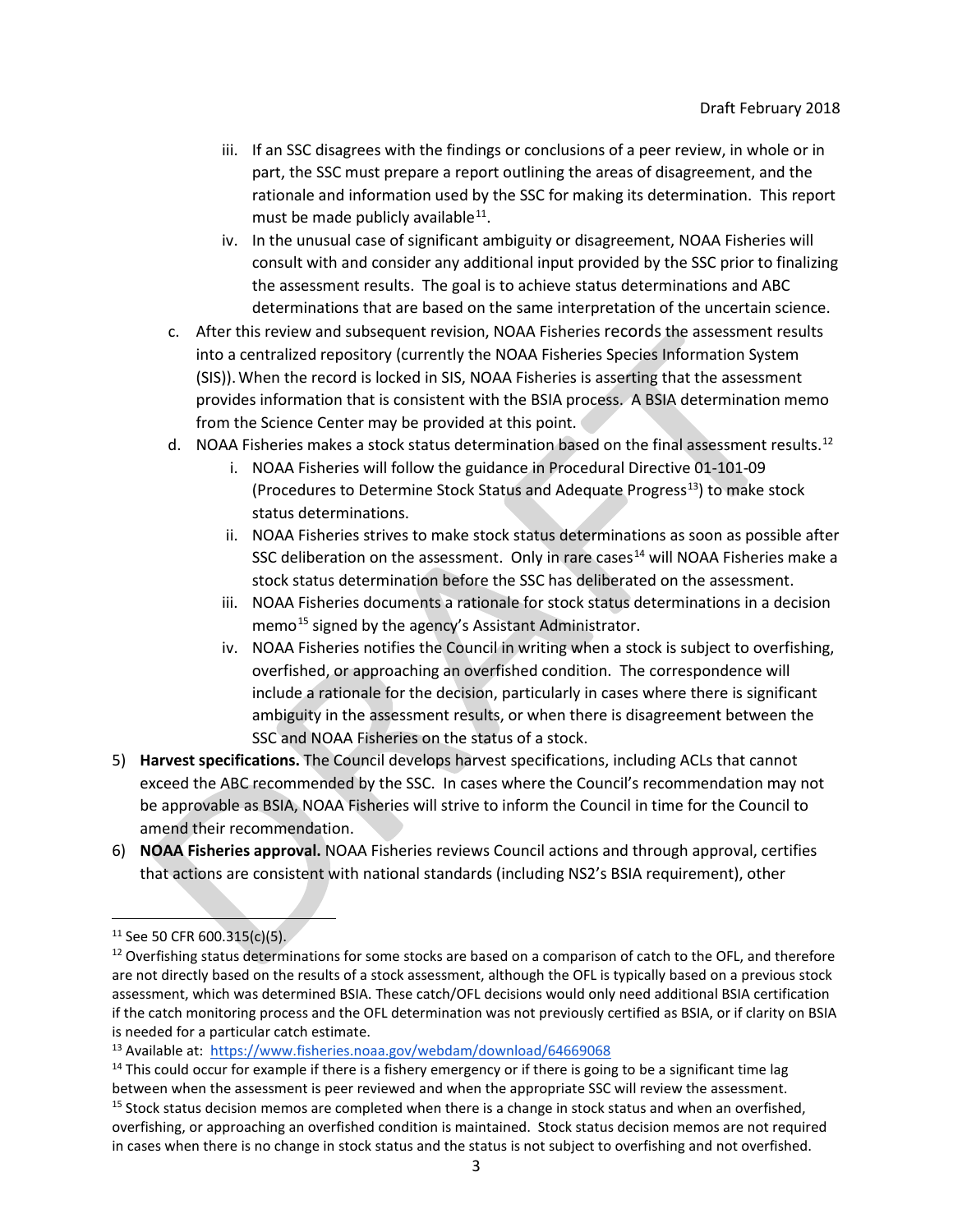provisions of the MSA, and other applicable laws. This final approval provides certification that the actions are based on the BSIA.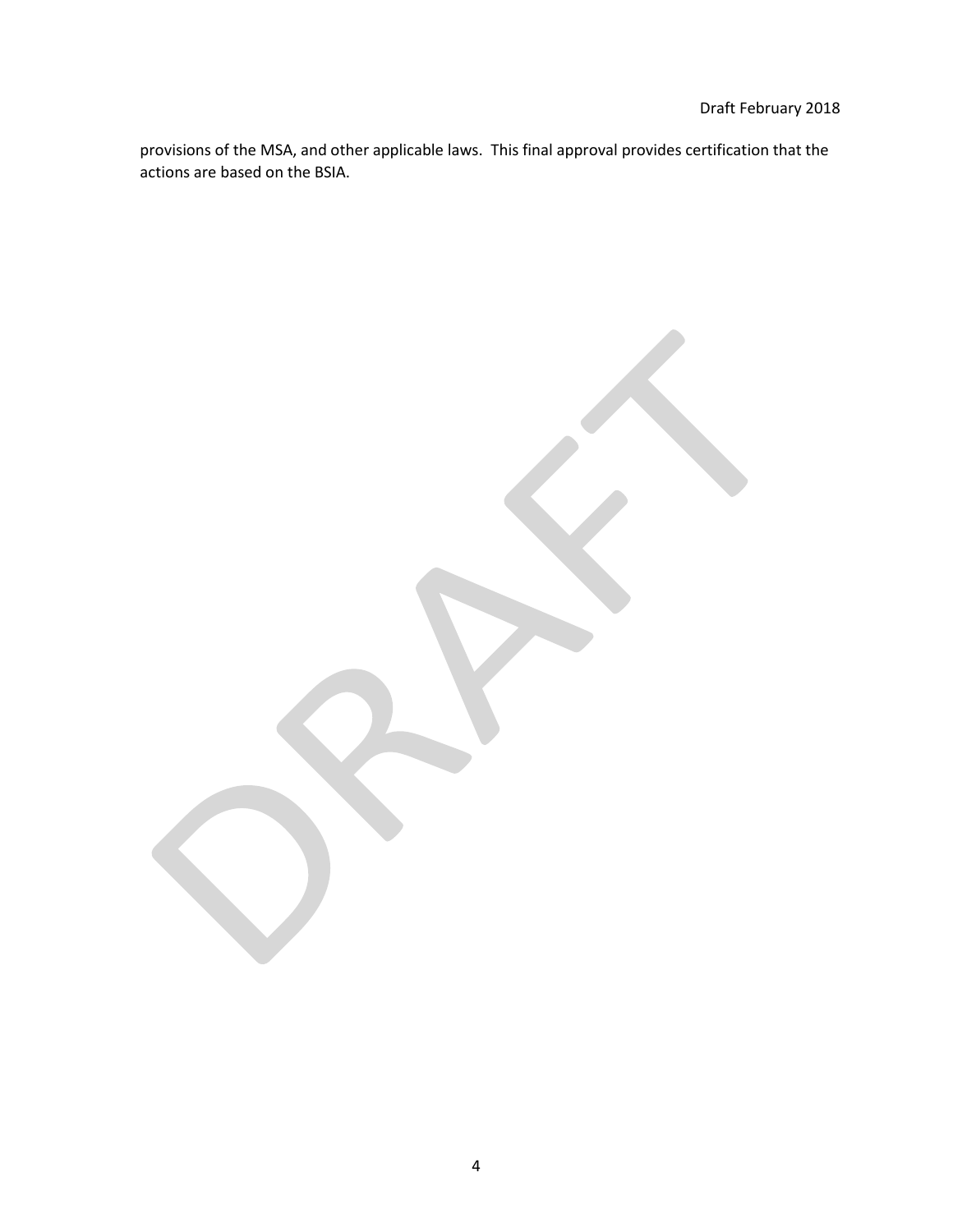# **Appendix A: Key excerpts from the MSA and NS2**

# **MSA**

## **Secretary of Commerce responsibilities**

MSA section 304(e):

- (1) The Secretary shall report annually to the Congress and the Councils on the status of fisheries within each Council's geographical area of authority and identify those fisheries that are overfished or are approaching a condition of being overfished….
- (2) If the Secretary determines at any time that a fishery is overfished, the Secretary shall immediately notify the appropriate Council and request that action be taken…

MSA section 304(a)(1)(A):

(a) REVIEW OF PLANS.—

(1) Upon transmittal by the Council to the Secretary of a fishery management plan or plan amendment, the Secretary shall—

(A) immediately commence a review of the plan or amendment to determine whether it is consistent with the national standards, the other provisions of this Act, and any other applicable law; and…

### **FMP/regulatory requirements**

MSA section 301(a) – Any fishery management plan prepared, and any regulation promulgated to implement any such plan…shall be consistent with the following national standards for fishery conservation and management:

- (1) Conservation and management measures shall prevent overfishing while achieving, on a continuing basis, the optimum yield from each fishery for the United States fishing industry.
- (2) Conservation and management measures shall be based upon the best scientific information available.

MSA section 303(a) – Any fishery management plan which is prepared by any Council, or by the Secretary, with respect to any fishery, shall --

(10) Specify objective and measurable criteria for identifying when the fishery to which the plan applies is overfished (with an analysis of how the criteria were determined and the relationship of the criteria to the reproductive potential of stocks of fish in that fishery) and, in the case of a fishery which the Council or the Secretary has determined is approaching an overfished condition or is overfished, contain conservation and management measures to prevent overfishing or end overfishing and rebuild the fishery;…

## **Council responsibilities**

### MSA section 302(h)(6):

[Each Council shall…] develop annual catch limits for each of its managed fisheries that may not exceed the fishing level recommendations of its scientific and statistical committee or the peer review established under [section 302(g)];